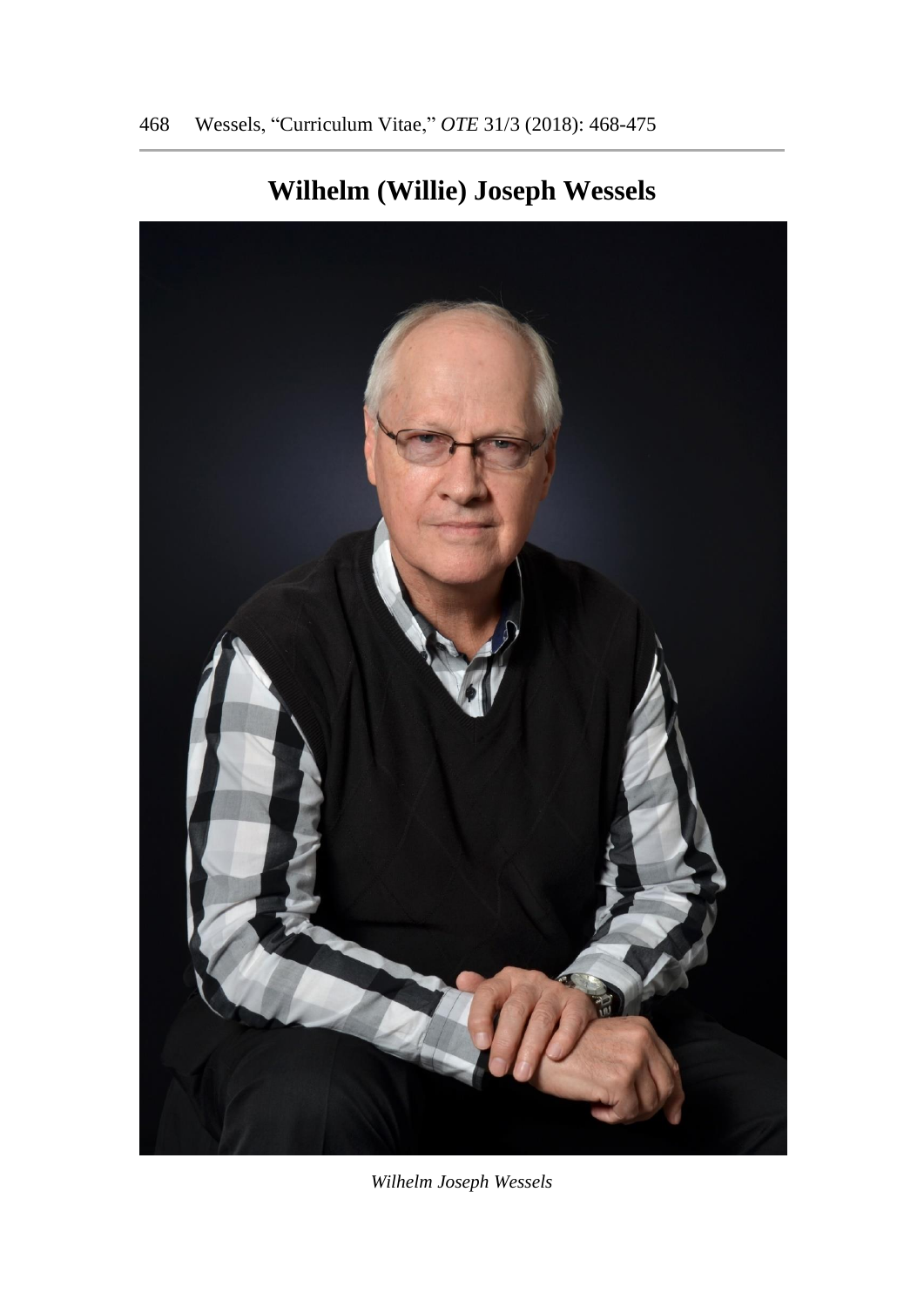Wilhelm (Willie) Joseph Wessels obtained his BA degree in 1975, BA (Hons) Semitic Languages in 1977 and a BD degree in 1978. Here an initial interest in Hebrew led to a passion for the texts of the Old Testament and, more specifically, the prophetic materials. In 1985 Willie completed his doctoral dissertation on *Jeremiah's view of the Kingship: Analysis of Jeremiah 21:1-23-8* under the supervision of Prof Ferdinand Deist. The research included ideological-critical analysis (amongst others). He also had the privilege to study under Dr Robert Carroll in Glasgow and Dr Helga Weippert in Heidelberg during his doctoral studies. Together with Deist, these scholars stirred in Willie Wessels the latent spirit unfolding in a career-long plunging of the depths of biblical prophecy which focussed not only on Jeremiah, but also Micah, Nahum and Haggai and specifically on the perspectives implicit in these books on issues of social justice and righteousness, ethics, power, violence and the role and responsibility of leadership.

Willie Wessels' career was devoted to the life of a full professor in the department of Biblical and Ancient Studies at Unisa since 1994. The research done in this capacity and surrounds included over a dozen chapters in books and more than seventy articles in peer-reviewed journals. As co-editor of publications, Willie teamed up with UNISA colleagues Prof Eben H Scheffler for *Science and Reality* (Verbum Vitae, 1992) and with Dr JG Strydom on Prophetic perspectives on power and social justice (Biblia, 2000). In 2013, Willie's book *Prophets on Power: Conversations with Micah and Jeremiah* was published by Biblaridion. Other notable publications include a chapter on Nahum in the prestigious *Fortress Commentary on the Bible* and his work on Micah featured in major studies, from Carol Dempsey's *Liberation-Critical Reading* (2000) to Daniel Smith-Christopher's *Commentary on Micah* (Old Testament Library series, 2015).

Between 2013 and 2017 Willie conducted research on true and false prophets in the book of Jeremiah in collaboration with Ellen van Wolde at Radboud University in Nijmegen as part of a grant awarded to him by the Dutch government. Local projects include parts of Afrikaans Bible translations like *Die Boodskap* (2002), *Nuwe Lewende Vertaling* (2006) and *Die Bybel: 'n Direkte Vertaling* (2015). He participated in the conference activities of several scholarly societies, including SBL, SPS, OTSSA and SASNES. He acted as expert reviewer for journals such *JSem, OTE, HTS, Acta Theologica, Scriptura, In die Skriflig, Studia Historiae Ecclesiasticae* and *Koers* and published over thirty book reviews.

Willie's status as established researcher (C2 NRF rating) is also evident in his being elected to the editorial boards of the *Journal for Pentecostal Theology* (Sheffield Academic Press) and the *Journal of Biblical and Pneumatological Research* (Wipf and Stock). His work also stood in the Pentecostal tradition as is testified to by his contributions to the Society for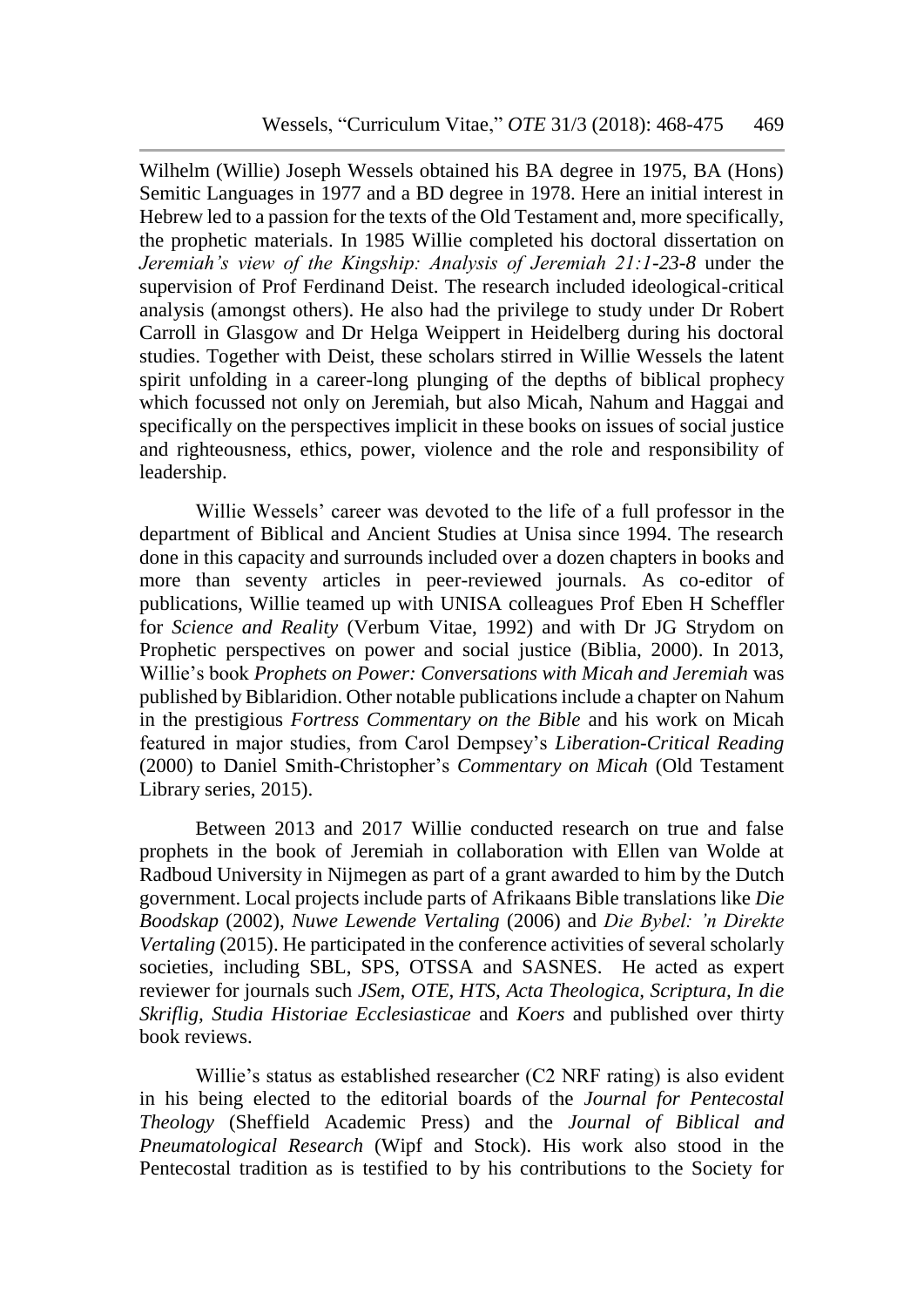Pentecostal Studies in the USA and his presentation of papers at their annual meetings on numerous occasions. In 2006 the editor of the commentary on the Book of the Twelve, Dr Chris Thomas, Professor of Biblical Studies at the Pentecostal Theological Seminary in Cleveland, TN, invited him to write a commentary on the books of Micah and Nahum (2017, Deo Publishing, Dorset, UK). In the local church contexts, Willie was also active as board member of the council of the Apostolic Faith Mission Theological Institute in Soshanguve, Tshwane from 1998-2008.

In terms of teaching, mentoring and supervision, Willie supervised a number of doctoral and masters' students and often acted as external examiner for the students of others, both locally and internationally. He was invited to conduct post-graduate seminars at St Petersburg Christian University in Russia (2000 and 2005), at Regent University in Virginia Beach, USA (1993) and at Providence Theological Seminary, in Winnipeg, Manitoba, Canada (2006 and 2008). Willie was also part of the initial pioneers of a post-graduate seminar on the Prophets (Prophsem, 2012).

In January 2018 he graduated with his second PhD, which he earned at the Radboud University of Nijmegen in the Netherlands under Prof Ellen van Wolde.

## **PUBLICATIONS**

#### **Books**

- Wessels, W. J. and Scheffler, EH (eds). 1992. *Science and reality*. Pretoria: Verba Vitae.
- Wessels, W. J. and Strydom, JG 2000. *Prophetic perspectives on power and social justice*. Pretoria: Biblia.
- Wessels, Wilhelm, J. 2013. *Prophets on Power: Conversations with Micah and Jeremiah.* Pretoria: Biblaridion.

#### **Contributions to books**

- Wessels, W. J. 1988. Chapters on Jeremiah, Jonah, Micah and Nahum, in: Burden JJ & Prinsloo, WS *Dialogue with God.* Cape Town: Tafelberg.
- Wessels, W. J. 1989. Geloof in die boek Habakuk, in Vorster, WS & Engelbrecht, AS. *Romeine en geloof*. Pretoria: Unisa.
- Wessels, W. J. 1989. Die verhaal van Jeremia se grondtransaksie, in Swanepoel, F (red). *Bybelse stories en hulle geheim.* CB Powell: Unisa.
- Wessels, W. J. 1991. Woorde van lewe, in Swanepoel, F (red). *So het die Here gesê ..* UNISA: CB Powell.
- Wessels, W. J. 1992. Jeremiah 20:1-6: Is the truth so obvious? in Wessels, W J & Scheffler, EH (eds). *Science and reality*. Pretoria: Verba Vitae.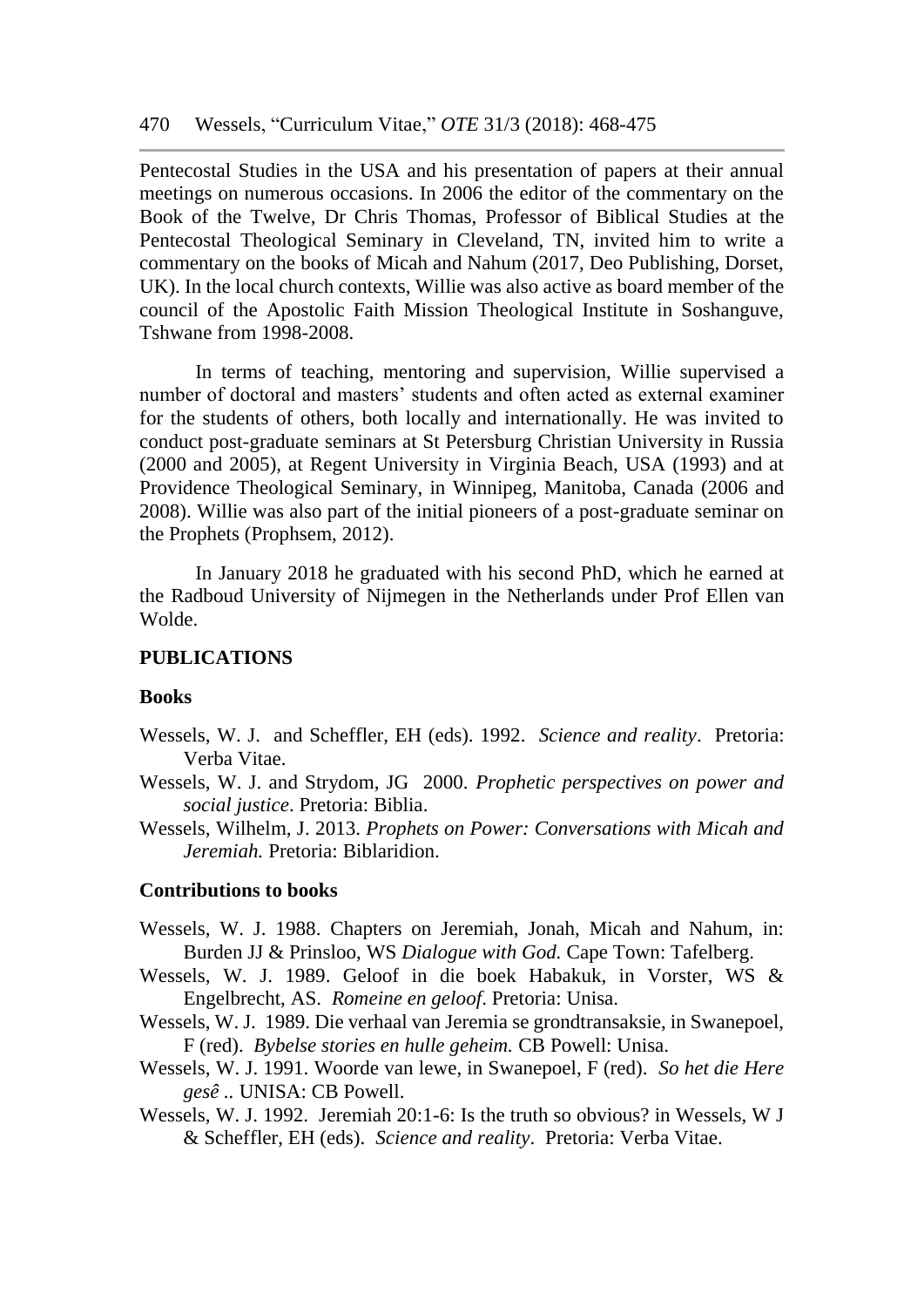- Wessels, W. J. 1993. Verklarende aantekeninge: Die Boek Joël. *Nuwe Afrikaanse Vertaling Verwysingsuitgawe*. Bybelgenootskap. (Explanatory notes on the Book of Joel for a new Afrikaans Translation.)
- Wessels, W. J. 1994. A Theology of Renewal: A Perspective on Social Justice from the Book of Jeremiah, in Wilson, M (ed) *Spirit and Renewal: Essays in Honor of J. Rodman Williams*, 92- 109. Sheffield Academic Press.
- Wessels, W. J. 1997. Spiritual renewal of a people. Joel 2:28-32, in Gräbe, PJ & Hattingh, W J 1997. The Reality of the Holy Spirit in the Church. *Festschrift for FP Möller*, Pretoria: Van Schaik.
- Wessels, W. J. 1998. Biblical hermeneutics, in Maimela, S and König, A, *Invitation to Theology,* 261-273. Pretoria:Van Schaik.
- Wessels, W. J. 2005. Reconciliation: A prophetic perspective, in van der Watt, J, Human, D & Steyn, G (eds). *Friendship and Love where there were none. Biblical perspectives on reconciliation,* 55-67.Pretoria: University of Pretoria Printers.
- Wessels, W. J. 2008. Temas: Skepping, Plante van die Bybel, Ballingskap en Kosmologie, Jeremia, die Boek Jeremia in Gaum, F (hoofredakteur) *Christelike Kern-Ensiklopedie*. Wellington: Lux Verbi.
- Wessels, W. J. Commentary writing on the *Books of Micah and Nahum* for Pentecostal Commentary Series. Sheffield Press (Volume on the Twelve Minor Prophets in colaboration with scholars from the USA; forthcoming).
- Wessels, W. J. 2012. Prophets and Ethics: A Study of Jeremiah5:26-20, in Human, D J *Psalmody and Poetry in Old Testament Ethics,* 181-196. New York: T&T Clark.
- Wessels, W. J. 2015. Nahum, in Yee, G A, Page Jr, H R and Coomber, M J M (eds), *Fortress Commentary on the Bible: The Old Testament and Apocrypha,* 885-891. Minneapolis: Fortress.
- Wessels, W. J. 2018. Nahum: Oppression as a social justice issue, in Gossai, Hemchand (ed), *Postcolonial Commentary and the Old Testament*, London: Bloomsbury.

### **Bible translation**

- Wessels, W. J. 2002. *Die Boodskap. Die Bybel in Hedendaagse Afrikaans*. Vertaling van Job, Jeremia, Miga, Nahum, Habakuk, Sefanja, Haggai Sagaria. (Bible translation in Afrikaans: The books of Job, Jeremiah, Micah, Nahum, Habakkuk, Zephaniah, Haggai and Zechariah).
- Wessels, W. J. 2006. *Die Bybel: Nuwe Lewende Vertaling.* Vertaling van Esra, Nehemia, Jeremia, Joël, Amos, Obadja, Jona, Miga, Nahum, Habakuk, Sefanja, Haggai, Maleagi. (Bible translation in Afrikaans (similar to NLT): The books of Esra, Nehemiah, Jeremiah, Joe, Amos, Obadiah, Jonah, Micah, Nahum, Habakkuk, Zephaniah, Haggai and Malachi).
- Wessels, W. J. 2009-2015. *Die Afrikaanse Bybelse Vertaling* (ABV). Jeremia (project of the South African Bible Society: completed).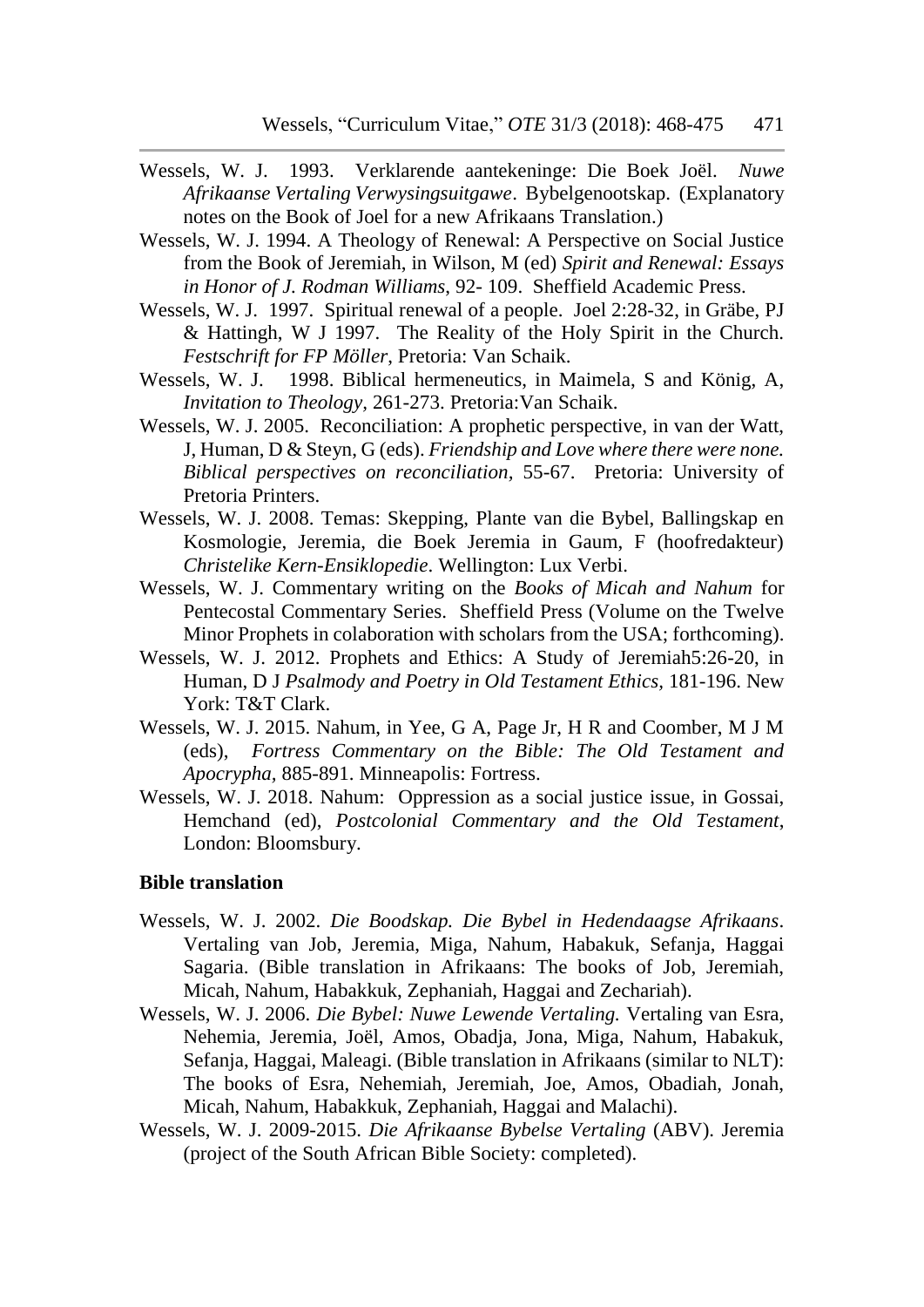#### **Articles published (also as co-author) in accredited journals**

- Wessels, W. J. 1984. Towards an ideological-critical understanding of Jeremiah 22, 13-19. *OTE* 2, 61-80.
- Wessels, W. J. 1988. Haggai from a historian's point of view. *OTE 1, 2* (new series), 47-62.
- Wessels, W. J. 1989. Jeremiah 22, 24-30: A Proposed ideological reading. *ZAW* 101, 2, 232-249.
- Wessels, W. J. 1989. Isaiah 22, 15-25: a Paradigm for restoring just officials? *OTE* 2, 2, 1-14.
- Wessels, W. J. 1990. The validity of Old Testament Theology: Eichrodt, a forerunner of the modern era. *OTE* 3, 2, 147-157.
- Wessels, W. J. 1991. Jeremiah 33, 15-16 as a reinterpretation of Jeremiah 23, 5-6. *HTS* 47, 1, 231-246. <https://doi.org/10.4102/hts.v47i1.2374>
- Wessels, W. J. 1991. Jeremiah 24:1-10 as a pronouncement of hope? *OTE* 4, 3, 397-407.
- Wessels, W. J. 1991. Biblical theology: A challenge to modern scholars. *Scriptura*, 40, 30-39.
- Wessels, W. J. 1992. Skrifgebruik en samelewing: Die Apostoliese Geloof Sending van Suid-Afrika. *In die Skriflig*, 16, 3, 1-16. [https://doi.org/](https://doi.org/%2010.4102/ids.v26i3.1422)  [10.4102/ids.v26i3.1422](https://doi.org/%2010.4102/ids.v26i3.1422)
- Wessels, W. J. 1992. Sosiale geregtigheid: 'n Perspektief uit die Jeremiaboek. *Skrif en Kerk* 13, 1. <https://doi.org/10.4102/ve.v13i1.1049>
- Wessels, W. J. 1993. The fallibility and future of leadership according to Jeremiah 23:1-4. *OTE* 6, 3, 330-338.
- Wessels, W. J. 1994. Winds of change: An Old Testament theological perspective. *OTE* 7, 2, 205-230.
- Wessels, W. J. 1997. Wisdom in the gate. Micah takes the rostrum. *OTE* 10, 1, 125-135.
- Wessels, W. J. 1997. Conflicting powers. Reflections from the book of Micah. *OTE* 10, 3, 428- 544.
- Wessels, W. J. 1998. Micah1, an apt introduction to power talks. *Skrif en Kerk,* 19, 2, 438-448.
- Wessels, W. J. 1998. Nahum, an uneasy expression of Yahweh's power. *OTE* 11,3, 615-628.
- Wessels, W. J. 1999. Micah 4 and 5. A battle of words and perceptions. *OTE* 12, 3, 623-641.
- Wessels, W. J. 2000. Cheating at the market place-impressions from Micah 6:9- 16. *Skrif en Kerk,* 21, 2, 406-415. [https://doi.org/10.4102/ve.v21i2. 1267](https://doi.org/10.4102/ve.v21i2.%201267)
- Wessels, W. J. 2001. A Pentecostal response to violence in the book of Nahum. *Ekklesiastikos Pharos* 83, 1.
- Wessels, W. J. 2001. Ou Testament Teologie: Quo Vadis? 'n Bydrae tot die voortgaande debat. *OTE,* 14, 2, 330-344.
- Wessels, W. J. 2002. Meeting Yahweh's requirements. A proposed reading of Micah 6:1-8. *OTE* 15, 2, 539-550.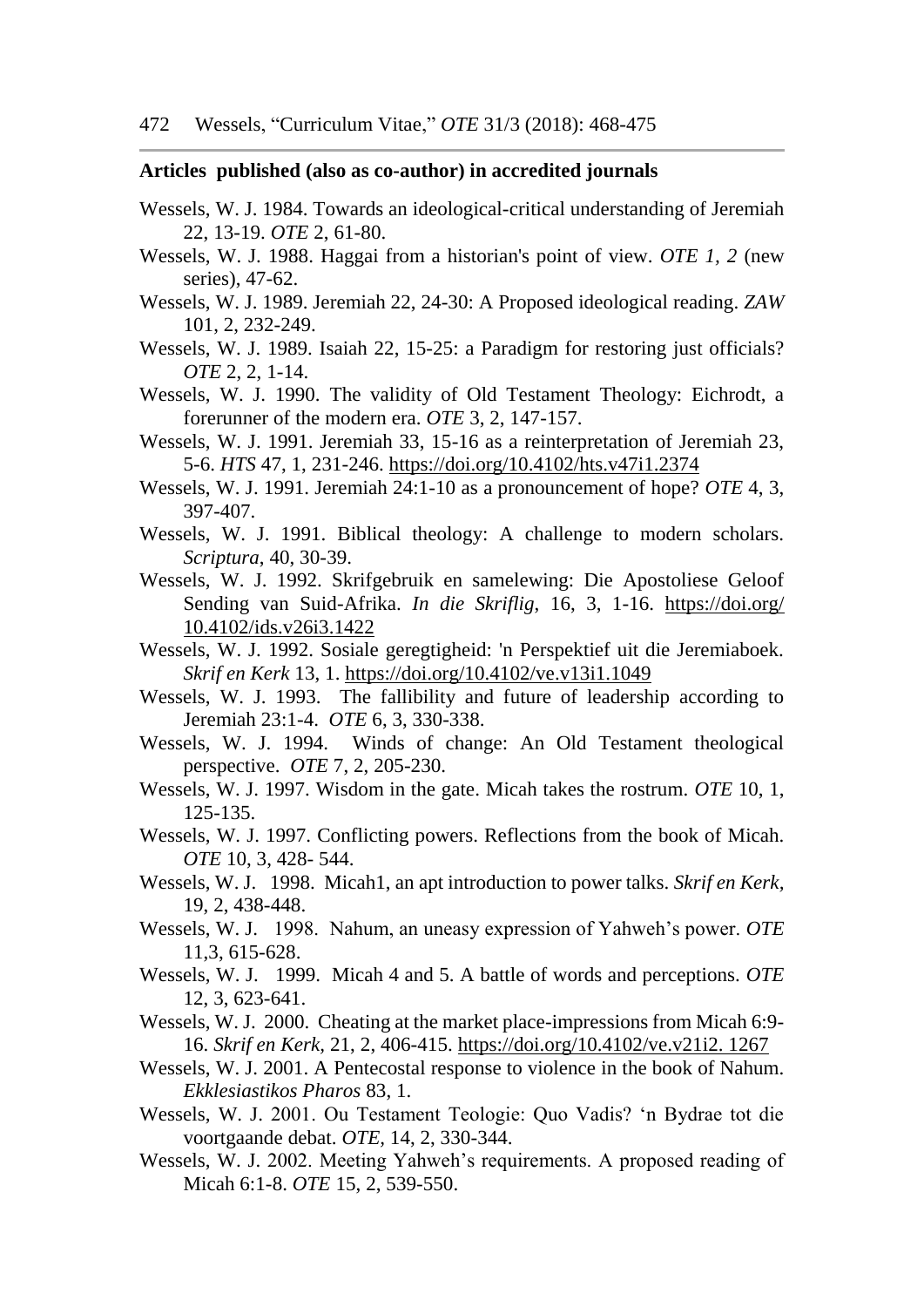- Wessels, W. J. 2003. Micah 7:8-20: An apt conclusion to the book of Micah. *Verbum et Ecclesia,* 24, 1, 249-259. <https://doi.org/10.4102/ve.v24i1.324>
- Wessels, W. J. 2003. Taking issue with thoughts on Church leadership. *Ekklesiastikos Pharos* 85, 1/2, 160-176.
- Wessels, W. J. 2003. Facing the challenges of disrupted societies. Interacting with Micah 7:1-7 from a perceived South African context. *OTE* 16, 2, 489- 501.
- Wessels, W. J. 2003. The tip of the iceberg. Leadership and leader interaction in, the book of Haggai in a time of resettling and reconstruction. *OTE* 16, 2, 502-518.
- Wessels, W. J. 2003. Engaging the book of Haggai in Leadership issues. *OTE*  16, 3, 767-784.
- Wessels, W. J. 2004. Setting the stage for the future of the kingship: A critical reading of Jeremiah 21:1-10. *OTE* 17, 3, 470-483.
- Wessels, W. J. 2005. Bridging the gap: Haggai's use of tradition to secure the future. *OTE* 18, 2, 426-443.
- Wessels, W. J. 2005. 'Return to the Lord your God, for He is gracious and compassionate…'- A prophetic perspective on reconciliation and restoration. *Verbum et Ecclesia* 26, 1, 308-325. [https://doi.org/10.4102/](https://doi.org/10.4102/%20ve.v26i1.226)  [ve.v26i1.226](https://doi.org/10.4102/%20ve.v26i1.226)
- Wessels, W. J. 2005. Yahweh the awesome God. Perspectives from Nahum chapter 1. *JSem* 14, 1, 55-73.
- Wessels, W. J. 2006. Nahum 2: A call to witness a display of "Yahweh's power. *JSem* 15*,* 2, 544-563.
- Wessels, W. J. 2006. Zion, beautiful city of God. Zion Theology in the book of Jeremiah. *Verbum et Ecclesia* 27, 729-748*.*
- Wessels, W. J. 2006. Old Testament Theology: Uniqueness, Modes of interpretation and Meaning. *OTE* 19, 3, 1032-1051.
- Wessels, W.J. 2007. A prophetic word to a prophet**:** Jonah 4:10-11 as reprimand*. JSem* 16, 2, 551-569.
- Wessels, W. J. 2007. Leadership and Power in the Israelite Society. *Ekklesiastikos Pharos* 89, (New Series 18), 364-377.
- Wessels, W. J. 2007. Prophets and Power. Micah 3:8 a case study**.** *JSem* 16, 2, 570-586.
- Wessels, W. J. 2007. Josiah the Idealised King in the Kingship Cycle in the Book of Jeremiah. *OTE* 20, 3, 860-876.
- Wessels, W. J. 2008. Prophets, Poetry and Ethics: A Study of Jeremiah 5:26-29. *OTE* 21, 3, 729-744.
- Wessels, W.J. 2008. Some Reflections and Propositions on meeting the demands of Old Testament Theology. *Ekklesiastikos Pharos* 90, 190-206.
- Wessels, W. J. 2008. 'n Verkenning van Tendense in Profetenavorsing. *OTE* 22, 1, 25-227.
- Wessels, W. J. 2009. Empowered by the Spirit of Yahweh. A Study of Micah 3:8. *Journal of Biblical and Pneumatological Research* 1, 34-48.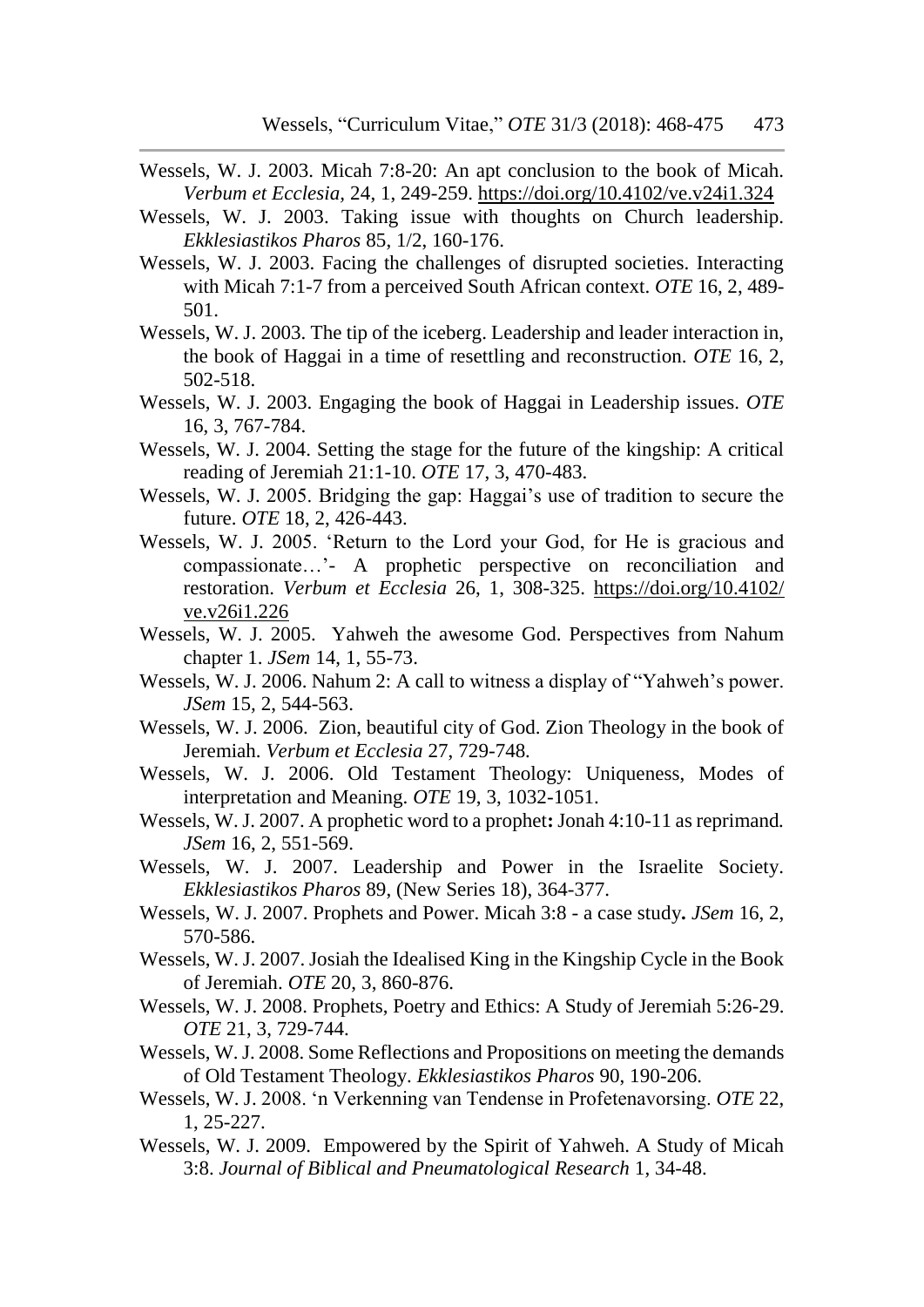474 Wessels, "Curriculum Vitae," *OTE* 31/3 (2018): 468-475

- Wessels, W. J. 2009. Social implications of Knowing Yahweh. A study of Jeremiah 9:22-23. *Verbum et Ecclesia* 30, 2, 1-7. [https://doi.org/10.4102/](https://doi.org/10.4102/%20ve.v30i2.83)  [ve.v30i2.83](https://doi.org/10.4102/%20ve.v30i2.83)
- Wessels, W. J. 2009. Prophet versus Prophet: In Search of the True Prophets in Jeremiah 23:16-22. *OTE,* 23, 3, 733-751.
- Wessels, W. J. 2010. The newness of the word: Hermeneutical implications of the reinterpretation of Prophetic words in the book of Jeremiah. *JSem* 19, 1, 214-234.
- Wessels, W. J. 2010. Connected Leadership. A Study of Jeremiah 8: *Koers,* 3, 483-501.
- Wessels, W. J. 2010. God the Creator: Contrasting Images in Psalm 65:10-14 and Jeremiah 23:9-15. *OTE,* 23, 3. 846-860.
- Wessels, W. J. 2011. Failed leadership in the Book of Jeremiah: Re-use of prophetic oracles in a new context. *Ekklesiastikos Pharos* 93, N. S. 22, 78- 93.
- Wessels, W. J. 2011. Prophets at Loggerheads: Accusations of adultery in Jeremiah 23:9-15. *Acta Theologica* 2, 299-315.
- Wessels, W. J. 2011. 'So they do not profit this people at all' (Jer 23:32). A Critique of Prophecy. *Verbum et Ecclesia* 32, 1-7. [https://doi.org/10.4102/](https://doi.org/10.4102/%20ve.v32i1.464)  [ve.v32i1.464](https://doi.org/10.4102/%20ve.v32i1.464)
- Wessels, W. J. 2011. "My Word is Like Fire": The Consuming Power of YHWH's Word. *OTE* 24, 2, 494-512.
- Wessels, W. J. 2012. True and false prophets: who is to decide? *JSem* 21, 1, 137- 156.
- Wessels, W. J. 2012. I've had it with You: Jeremiah 23:33-40 as Culmination of Yhwh's Frustration. *OTE* 25, 3, 761-766.
- Wessels, W. J. 2012. True and False Prophecy: Relating a perspective from the book of Jeremiah to the Pentecostal/Charismatic Tradition. *Ekklesiastikos Pharos* 94, N.S. 23, 23-42.
- Serfontein, J. and Wessels, W. J. 2013. Hearing the "good news" in the book of Nahum: A socio-rhetorical enquiry. *JSem* 22, 1, 177-192.
- Wessels, W. J. 2013. YHWH, the God of new beginnings: Micah's testimony. *HTS* 69, 1-8. http://dx.dol.org/10.4102/hts.v69i1.1960
- Serfontein, J. and Wessels, W. J. 2013. Imagine that! Perspectives on metaphor and prophetic imagination from Ezekiel. *Ekkesiastikos Pharos* 95, N.S. 24, 200-216.
- Wessels, W. J. 2013. The blame game: Prophetic rhetoric and ideology in Jeremiah 14:10-16. *OTE* 26, 3, 864-881.
- Wessels, W. J. 2013. A battle for the hearts and minds of people: Prophetic encounters in the book of Jeremiah. *JSem* 22, 2, 426-448.
- Wessels, W. J. 2014. Leadership responsibility in the workplace: Exploring the Shepherd metaphor in the book of Jeremiah. *Koers - Bulletin for Christian Scholarship*; 79, 2, 6 pages. [https://doi.org/10.4102/koers.v 79i2.2121](https://doi.org/10.4102/koers.v%2079i2.2121)